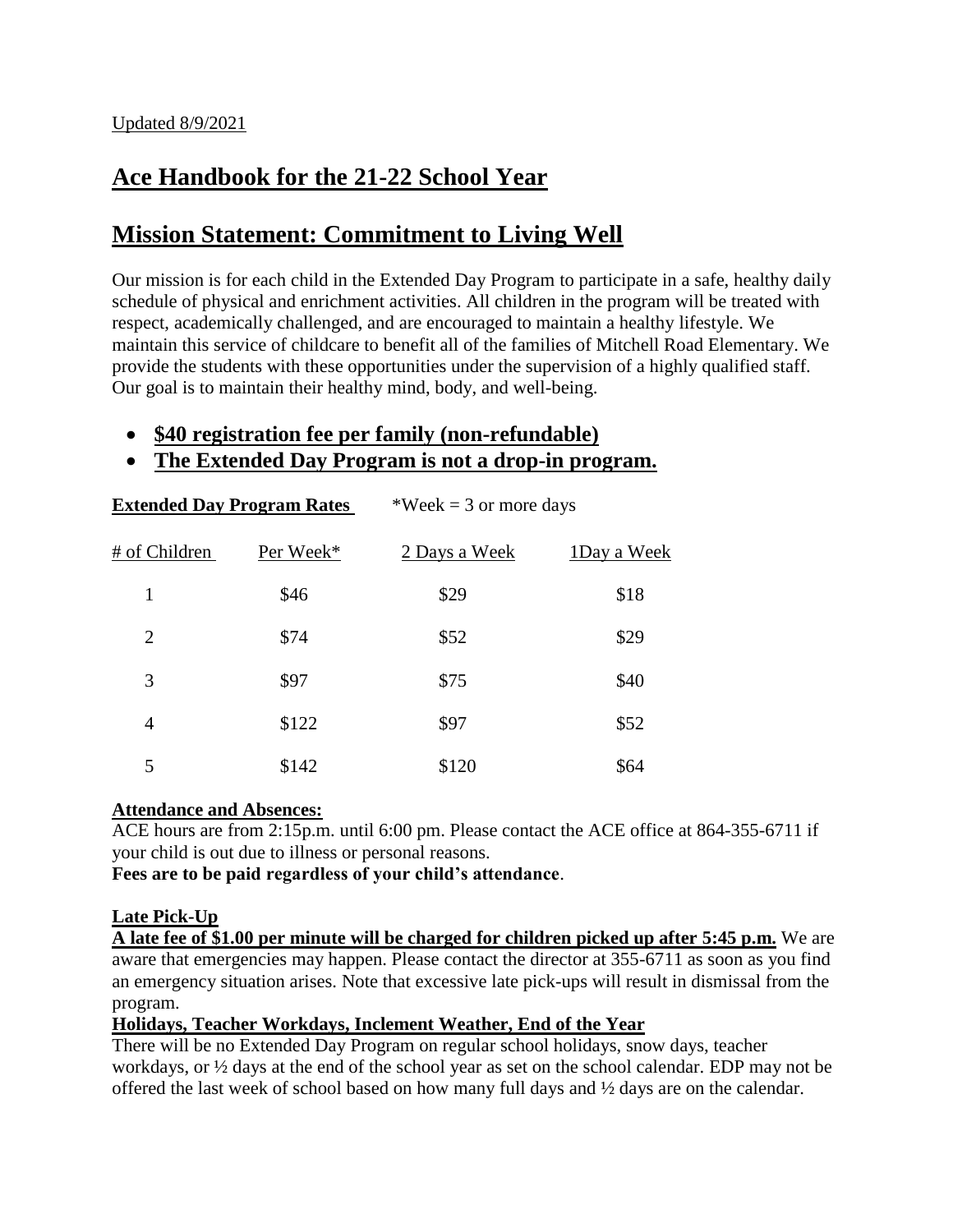During those years EDP will end on the last day of the last full week of school. EDP will not operate on days when Mitchell Road is closed due to inclement weather. If there is a delayed entry such as one or two- hour delay, the Extended Day Program will operate as usual. If the school is dismissed early due to inclement weather, the Extended Day Program will not operate. On school days that we have early dismissal, the Extended Day Program will not operate.

## **Procedure for Sign-Out and Pick-Up of Children**

Sign-out will be done in the front office, at that time your child will be paged to meet you. An ACE staff member will greet you, identify you and ask who you are picking up each day. **Only authorized adults will be allowed to pick up students from the after school program. Parents must send a signed authorization with a daytime telephone number of any adults not listed on the registration form to pick up their children. In last minute or emergency situations, you may call the ACE office (355-6711) indicating who will be coming for your child.** 

*Anyone that we do not recognize will be asked to show a photo ID before your child is released. This procedure is for the protection and welfare of the children.*

### **Payment Schedule**

- **Advanced payments of cash, check, Money Order, or My School Bucks are due on Friday prior to the week attending.** Payments made by check or money order, during the week may be left in the deposit bag on the sign out table**. All cash payments need to be handed directly to the director and your receipt will be handed to you at that time.**
- **Your account must be kept current at all times. If your account is not current within two weeks, you will be dismissed from the program.**
- **Fees must be paid weekly regardless of your child's attendance in order that your child may continue in the ACE program. There will be a \$10 dollar charge if you are three or more days late.**
- **Parents will pay for what they sign up for when they enroll their child in the program**: full week, half week or a specific day.
- **No discounts are allowed for this program.** No reductions for sick leave or other absences are to be made.
- If you no longer need services of the program, you need to write a withdrawal letter to avoid paying for the weeks you do not need. You may re-enroll your child when circumstances change without paying a registration fee again. If a financial burden arises, please contact director.
- **In the event that we receive a check with non-sufficient funds, reimbursement must be made to ACE, in cash within forty-eight hours from the time you receive notification from the school as to keep your child's space. Only cash will be accepted for your payment.**
- **Parents should retain their weekly payment receipts for taxes. The Greenville County Schools' Tax ID # is 576000234.**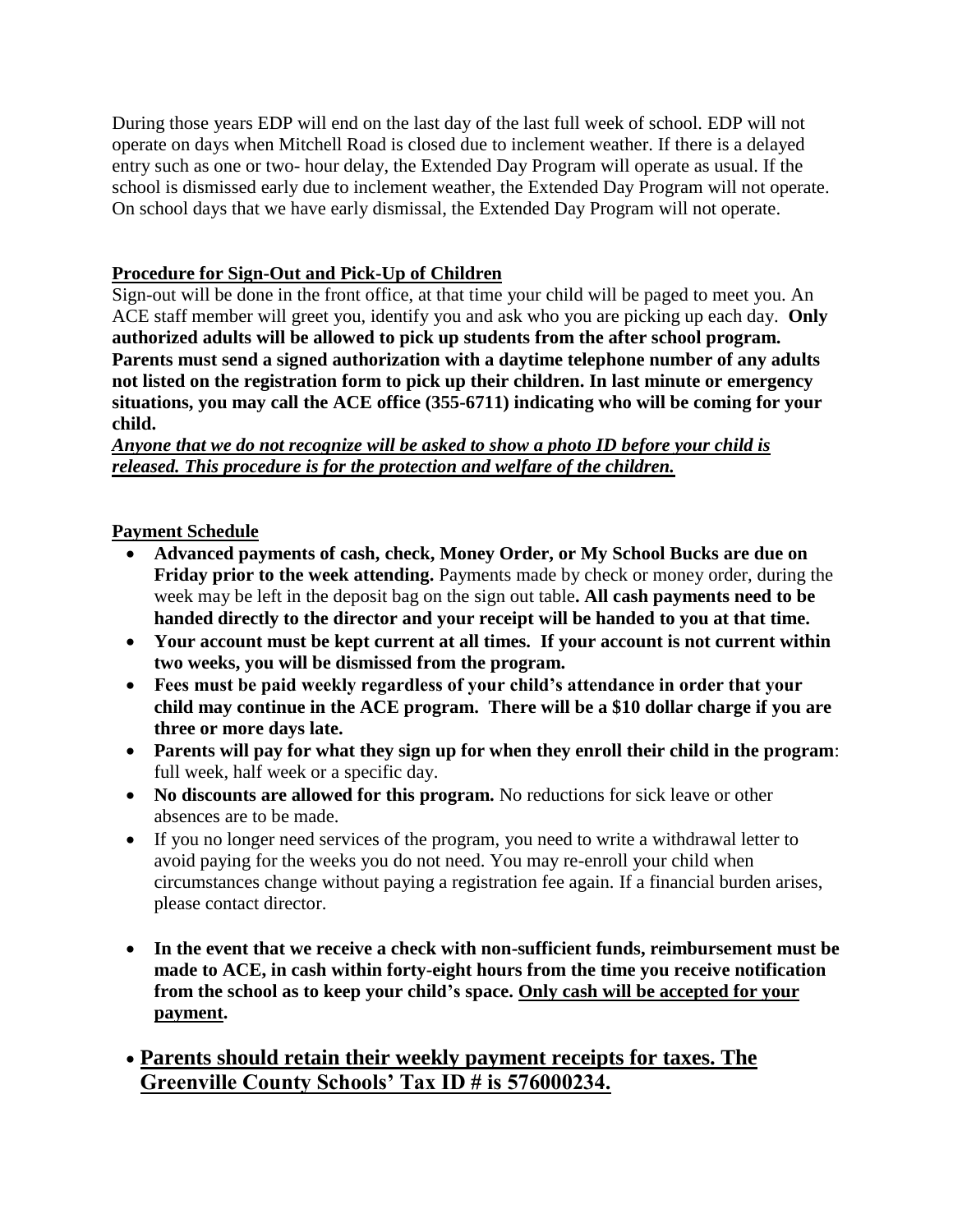## **Medical Conditions**

A medical form is required to be on file for each child enrolled in our program. Through out the school year if there are any changes in your child's medical history, please notify the ACE director to make the current updates to your child's file.

## **Children with Special Needs**

We will not discriminate against any child with special needs or care instructions. However, in order to maintain a safe environment, students with special needs or care requirements are expected to follow daily procedures and rules of the Extended Day Program. We will do our best to accommodate each child who attends our program.

### **School Insurance**

**Purchased** school insurance covers the activities of this program:

Accident and Health Plans are available through Alive Risk, a division of All Risks, Ltd. Phone 864-672-1345-Gail Gray- Educational Risk Specialist through McGriff Insurance Services. Regular school insurance may cover the regular activities of this program because these programs are an extension of the school day. However, parents are **encouraged to have insurance coverage for their child through either a K-12 plan or personal health insurance.** If parents do not wish to take this coverage, a parent or guardian waiver must be signed on the registration form indicating this choice. Many people with adequate insurance policies do not require additional coverage.

### **Discipline Procedures**

ACE follows the same guidelines and policies of Mitchell Road Elementary School and the School District as procedure for discipline. **Each child's safety and over all well-being is valued with great regard. Each child will be expected to follow the rules and guidelines. Our goal is to encourage each child to respect their ACE friends and staff.** 

### **Discipline Referrals**

**Severe discipline problems such as fighting, hitting, using profanity, etc. will warrant a**  disciplinary referral. The director, the principal, and the parent must sign the referral before the child may participate again in the Extended Day Program. After two referrals, the child will be dismissed form the Extended Day Program.

### **Activities**

The Extended Day Program will run on a rotational schedule for the students. A snack is provided at the beginning of each afternoon. Following snack there will be a set time for homework, recreation, and computer lab. Other weekly opportunities include arts, crafts, and games. We will have monthly themes to give opportunities to expose our children to explore many topics.

### **Homework**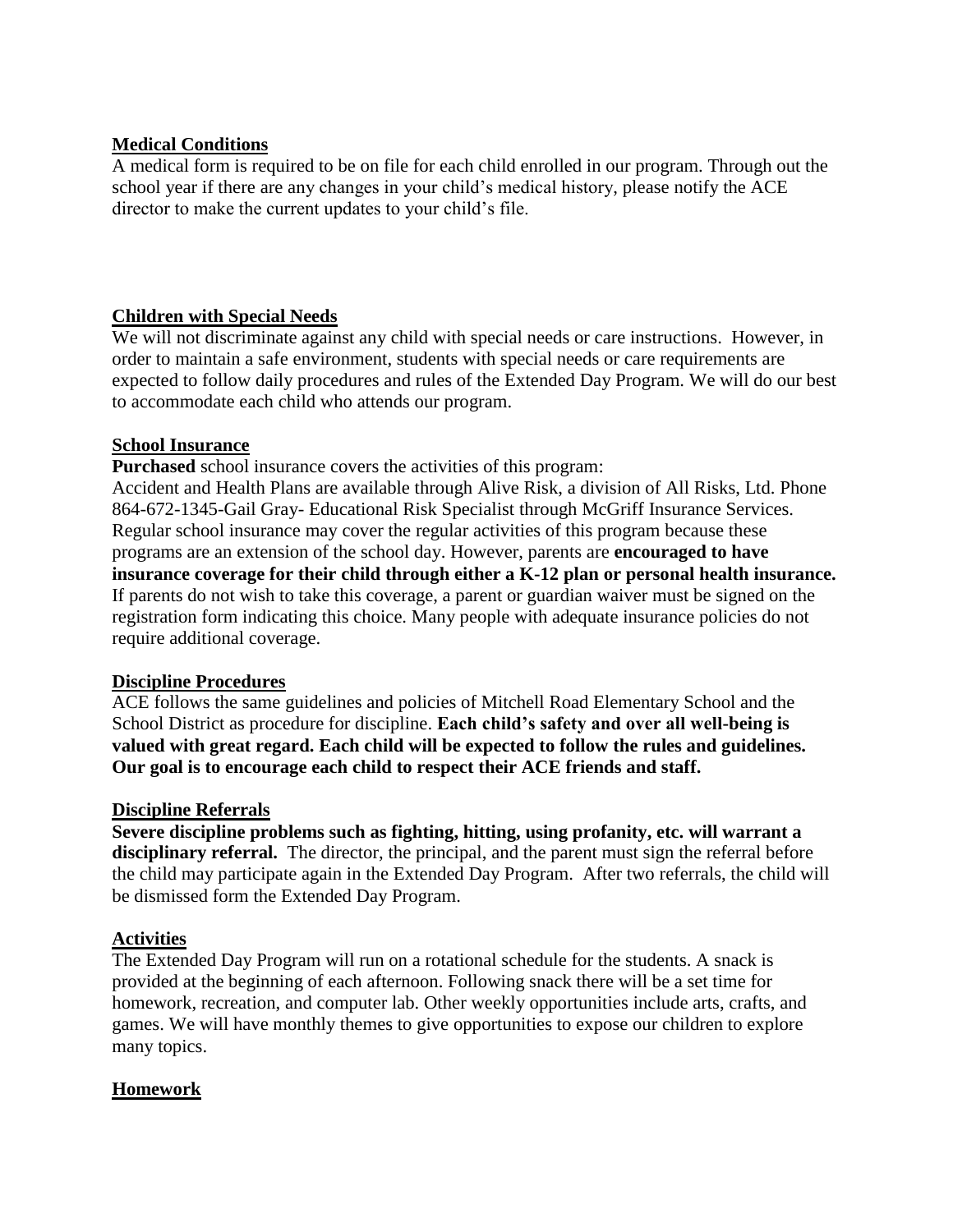A homework period will be offered daily. Assistance will be provided. Parents should monitor their child's progress and make sure homework is complete. Your child is responsible to bring their stuff from class everyday. It is the parent's responsibility to check homework each day. Some children may finish all their homework at ACE, while others will need extra help at home**. Homework is a quiet time. Students are expected to be quiet and respectful of eachother during this time. When your child is completed with homework, they will have the option to read a book, or work on extra practice sheets that are provided to them. Please keep in communication with your child's teacher.** ACE provides an opportunity to be a win-win situation as the parent/student, teacher and ACE staff is able to work together.

#### *WELLNESS POLICY:*

#### MRES ACE Community House Rules For Staff, Students, and Family

#### STAFF

We as Staff will set forth examples and guidelines to create an atmosphere of wellness.

We as staff will educate our students and parents' on the effects of tobacco, sharing our campus is tobacco free.

We as Staff will educate and participate with students in daily physical activities.

We as Staff will educate students on nutrition, having healthy food sampling days, along with serving snacks that are lower in fat and sugar.

We as Staff will provide water to the students, available at all times. Water breaks will be offered as we pass water fountain areas.

#### **STUDENTS**

We as Students will follow the guidelines and examples set forth by the after school staff to improve our awareness of healthy choices.

We as Students will participate in physical activity thirty minutes per day. Inclusive of recreational recess, catch activities daily, and Fitness Challenges.

We as Students will not sit for more than 30 minutes at a time.

We as Students will hydrate with water throughout the afternoon.

We as Students will commit to eating more Go Foods than Slow Foods, and eat more Slow Foods than Whoa Foods each day.

#### FAMILY